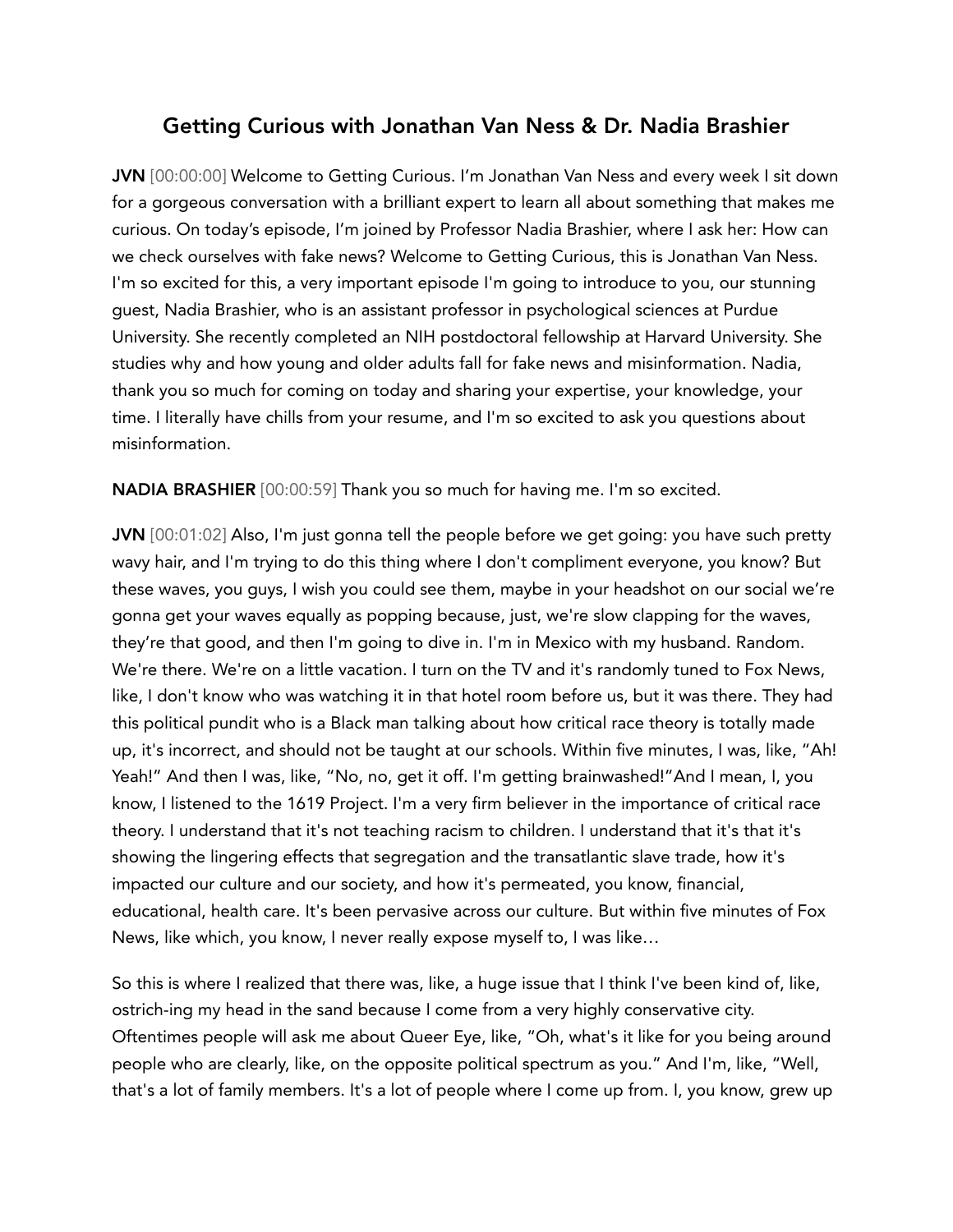on cornfields and soybean fields and hog farms and, like, that's what my truth was." So I think it's just something that I've known for a long time, But I've never really understood the psychology or, like, the science underneath what's happening when we watch these news stations.

NADIA BRASHIER [00:03:08] Yeah, it's, it's great to hear somebody admit that being exposed to maybe highly partisan or false information was starting to mislead you because I think this is a universal experience, right? None of us are immune. We're all prone to these cognitive biases that we've got. It's the way our brains work. And so the first thing I would say is that listening to that anecdote, it's like viewers aren't necessarily watching these programs or reading these stories or skimming through their news feed and thinking about accuracy. Right? We have a lot of other goals, especially when we're on social media, and so we often have to prompt or nudge people to even think about whether content is true or false. And it sounds like you are doing that for yourself. Towards the end of those five minutes. And simple nudges do work. They do make people more discerning. But this is why we often see a gap between what people will tell us that they believe and they're sharing behavior. Right? Those aren't necessarily the same thing. And it's because when we're going through socials, we're liking and sharing things we may not even believe if we thought about it for a second.

JVN [00:04:14] Oh shit. Wait, that was, that reminds me of couples therapy when, like, one of us says something really deep, and it goes over my head, because I just, like, want to move on so fast. What's not the same, what we believe and what we… what?

NADIA BRASHIER [00:04:31] And so what we believe to be true and what we might share with other people. So, for example, with a retweet or even just communicating it to someone else, those aren't necessarily always aligned because we're not always thinking about accuracy. We're not we're not always spontaneously thinking about that, we're thinking about what's entertaining, what's interesting.

JVN [00:04:52] That made me think of, like, closet Trump voters. Like when you said that, that made me think of people who might say to your face, like, that they agree with you or whatever you're saying. But then when they really go home and when they really like, go into the voting booth or whatever, like they don't really agree with the way or maybe they're not willing to share with you, like what their actual opinion is if it's super biased and racist and not along the lines of what you think.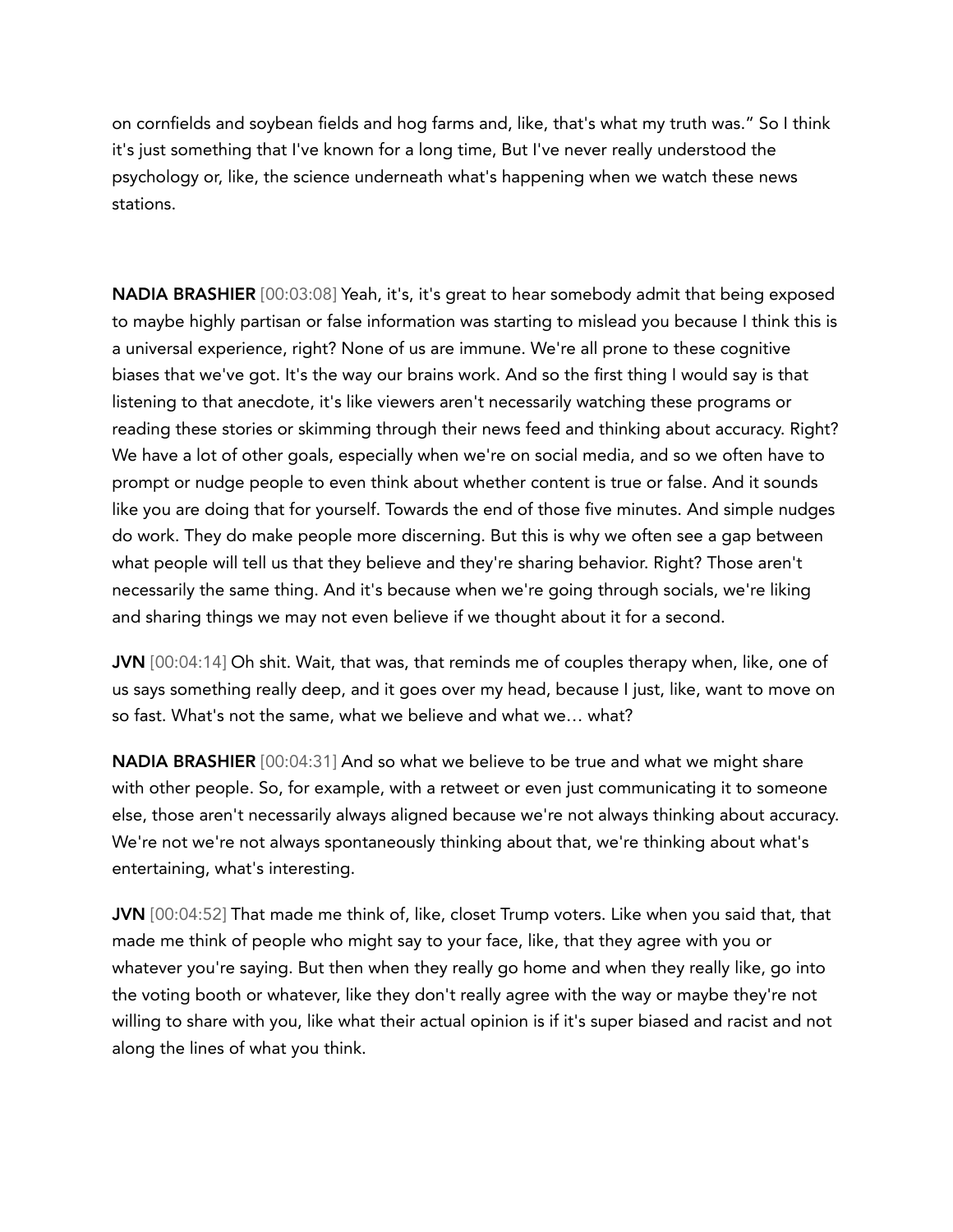NADIA BRASHIER [00:05:16] Right, absolutely. Sometimes people can have motivated reasons for that disconnect. But other times it's just because when people are taking in information, they're not even thinking about what they believe or what's true or what's false. Right? They're just sort of passively taking in that information. I always like to tell the story of, like I, an expert at this stuff, fell for a viral tweet in 2019 that Olive Garden was funding Trump's reelection. I was like, "Dang, I really like those breadsticks." I was in a funk all day. It's, like, "I can't go to Olive Garden anymore." And it turns out their parent company Darden had never donated. Right? Someone just completely fabricated this. And it crossed platforms, and I started seeing it on Instagram in screenshot form with a list of other companies that supposedly were donating to the campaign, right? And so it's like we all fall for false information sometimes. So I think when we're, when we're encountering somebody who has false beliefs or who has shared something questionable, it's important to remind ourselves we may have done that. We've probably done that ourselves, right? And try to show compassion. If people are shitty people, that's a separate issue, right? But if somebody that you know and trust shares something questionable, there are different approaches you can take.

JVN [00:06:36] One of the things that we learned on our vaccine misinformation episode was that it has really stuck with me. Is that like if I read something and I feel like a vehement, like, strong like, like, you know, earth shattering reaction to it when I, you know, read it, that there could be misinformation in there, like, it's likely like if you're having like it's like, you know, like a vehement reaction. So there's been a few times since then where I'm, like, mid-tweet, like, after reading something just, like, [CLICKING SOUNDS] and then I'm like, I'm actually going to sit with this for like a few hours because I'm. So I've been doing that. So, but comma, misinformation and disinformation is still so important. And I think that, you know, when it comes to people's lived experiences, whether that's for, like, trans equity, LGBTQIA+ liberation, I think we're seeing a lot of misinformation around voting rights right now. Like, you know, with Republicans saying that, like, "You know, it's fine to close down every single polling station in this rural, like, county in Georgia, except for one." There are just, you know, misinformation is misinformation. But I think that the motives behind misinformation is different. You know, like, for, for everyone. And that's really hard to untangle. And one thing that you just said was like, "You know, I'm an expert in this. And even if all for misinformation," and when I was reading your fierce ass bio, you're an assistant professor of psychological sciences. So what does that look like when you're, like, studying, like, misinformation and the psychology behind it? Like, what's the day to day of a scientist who's studying that?

NADIA BRASHIER [00:08:05] Oh, I love this question. So I started studying misinformation and false beliefs before the 2016 election, actually. So I've been interested in these kind of weird beliefs that people hold since I was an undergrad. So I came into grad school, like, "This is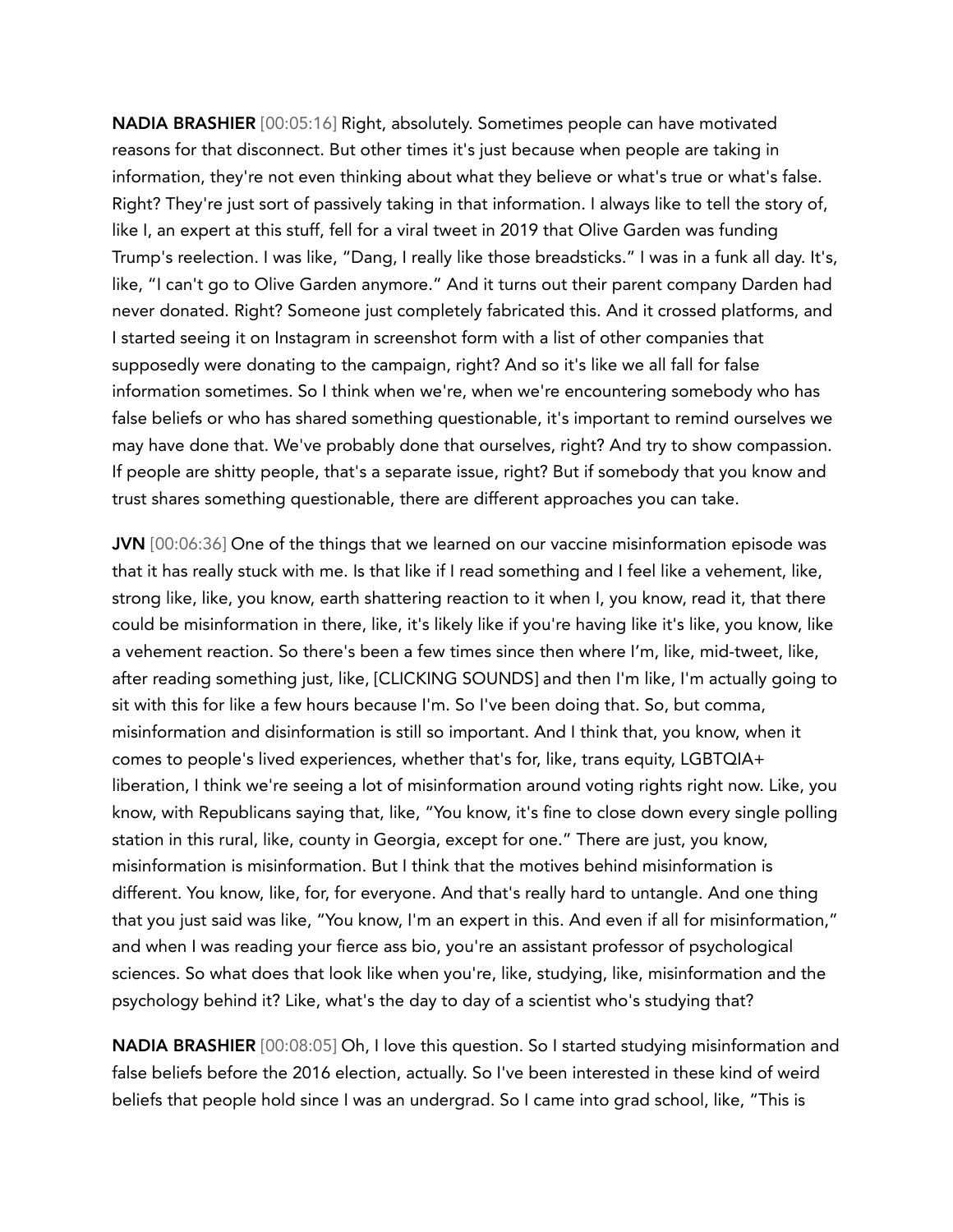what I want to work on." And so some of that early work was on just sort of neutral misconceptions that people have, like, you know, "What, what's stored in a camel's hump?"

**JVN** [00:08:32] It's not water?

NADIA BRASHIER [00:08:33] It's fat! Who knew! [JVN GASP] Right? Or just, like, strange, true information like Martin Luther King Jr. and Anne Frank being this being born the same year, right? Why does that feel false? Why does it feel true that, you know, vitamin C prevents the common cold? Like, that's false.

JVN [00:08:54] Was Anne Frank and Martin Luther King Jr., really, they were really born the same year, though?

NADIA BRASHIER [00:08:57] Yeah, that's true. That's true. Or like Scotland's national animal is the unicorn. That feels false, but it's true, right? So how are we going about our environment telling what's true from what's false? Then a lot of people took more interest in my work in 2016, obviously. Now that we have evidence that there was foreign interference from adversaries like China, Russia, right, now it's hot to talk about or be worried about misinformation. And for good reason. Now I spend a lot of my time trolling these fake news sites on a separate laptop. And it's a lot of nasty content day in, day out, just scrolling through what Infowars has posted. Also, hyperpartisan sites like Breitbart looking for examples or stimuli to use in my experiments. So that's… less fun.

JVN [00:09:57] How do you conduct an experiment?

NADIA BRASHIER [00:09:59] So we take true and false headlines, and usually we're careful to balance how many lean left versus lean right, so there's a whole dredging process of finding the content, making sure that in general people's impressions of it are what we think they would be. So the headlines that we think favor Republicans, is that actually true in people's minds? And so then we'll take a whole set of those and we'll show them to people either just behaviorally in a kind of survey format or in the scanner, the MRI scanner. And we have people tell us things, like, "Is this true or false?" "Would you share this with somebody else?" We sometimes have memory tests for who published this or is this exactly what you saw earlier? We ask people, "Do you remember the events in this headline actually happening?" And so there's evidence that people sometimes form vivid, false memories for events that never happened, just because previously they read a headline describing that event, that fictitious event. Right? So that's the day to day.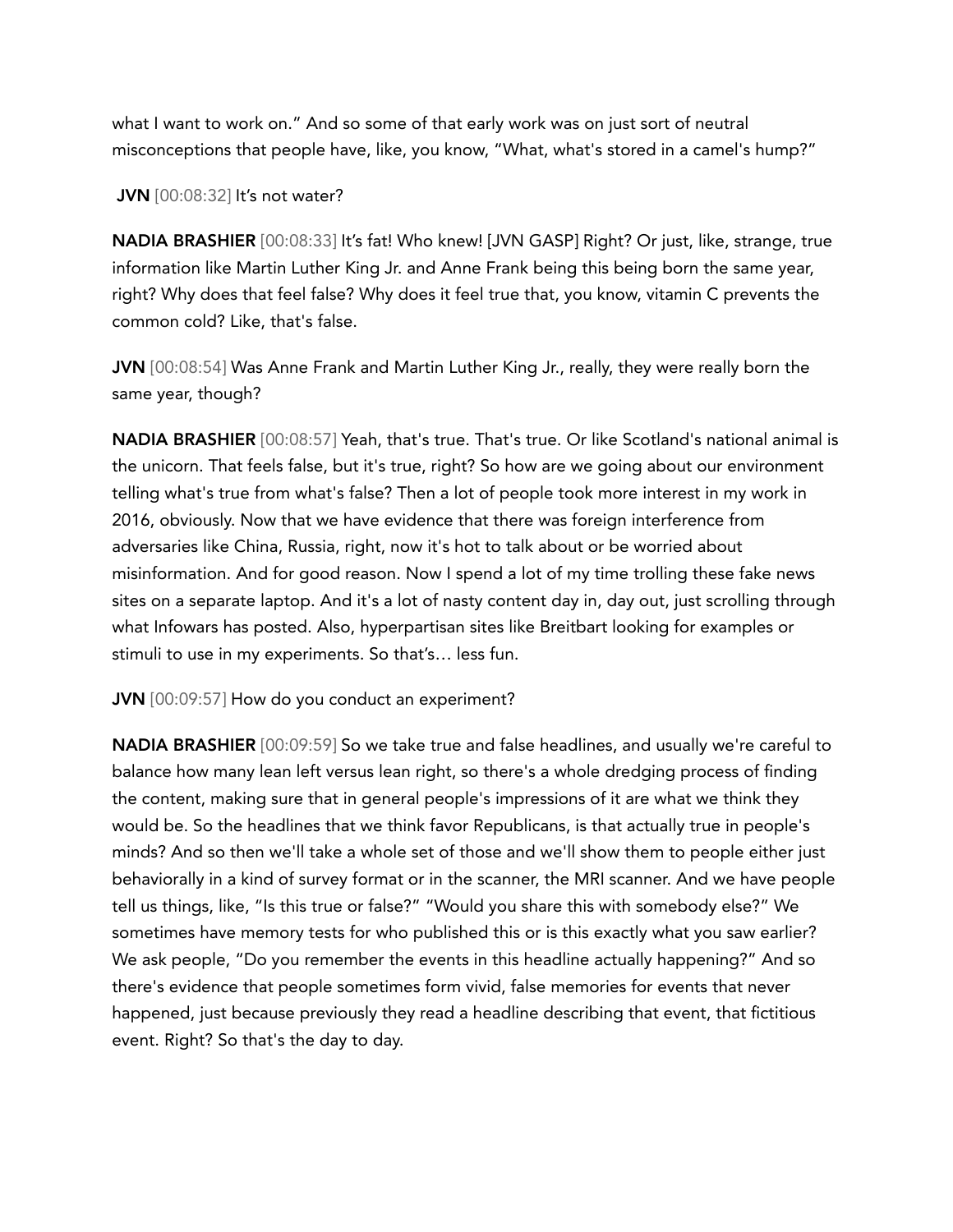JVN [00:11:11] So I, like, on my Apple News, I get a lot of Fox News because it's just like Apple News, and I don't press no because I want to know what those headlines are, right? It's not like, I'm, like, you know, seeking it out. But I don't take notes. I want to get, like, a full picture of the world. So they're constantly coming for Leah Thomas, the fierce trans swimmer who's, like, swimming for an Ivy League school. And so there's a lot that I feel like there's just a lot of misinformation around, like, trans athletes, trans sports, and I feel like it's always written in this way to, like, protect, you know, "protect" the fairness of sport. But there is, but it's a lot of it so transphobic and uses, like, faulty science. And it's also really good at making you feel like someone's fairness is being encroached upon. And what we so often don't talk about is how, like, capitalism, access, gender, biology, like, you know, Michael Phelps just commented on Leah, on Leah Thomas and Michael Phelps has, like, size 16 feet, not literally 16, but they're, like, he just has some big ass feet and some double jointed ankles. Yes. And so he has biological advantages that make him a really good swimmer, not to mention he had parents who had money and proximity to a pool and coaches. So sport was not really fair to begin with.

But there's not a lot of information out there that shows, like, how these, how this misinformation against trans people. It's like little girls and little boys and little non-binary people, like, being able to play sport, like, being able to, like, go to dance class or join a dance troupe or, like, just do like a recreation, like, I'm never going to, I would have never won tennis. Like, a lot of trans kids, are going to become state tennis champ, but now they don't even get to play. And so really, it's like this they're creating this, this sense of threat, this perception of threat against women, unfairness in sport against women. But there's not very much information out there as far as like how this is really impacting, like, thousands of people, like, most people. Like, so what the fuck's that about, first of all!

Second of all, I read this Fox News article: the Macdonald–Laurier Institute. And that's what it says "Trans women athletes hold competitive edge even after testosterone suppression." That's what the Apple news article headline was. So then I googled it. Macdonald–Laurier Institute and they are a hardcore right wing think tank out of Canada that is funded by anonymous millionaires and billionaires. And so often what happens with these right wing news channels is that you have people who will use these hot-button social issues that often favor the hate machine of Republicans. But really, what they're doing is it's like it just furthers inequity because they're really just trying to get taxes because they don't give a fuck about trans people. They don't give a fuck about female athletes. They don't give a fuck about unborn babies. They just want to turn out people and use bigoted information to, like, inflame the base, their right wing base. So then I googled the Macdonald–Laurier Institute, and it turns out there are huge Big Oil hardcore right wing think tank. But Fox News quotes them as being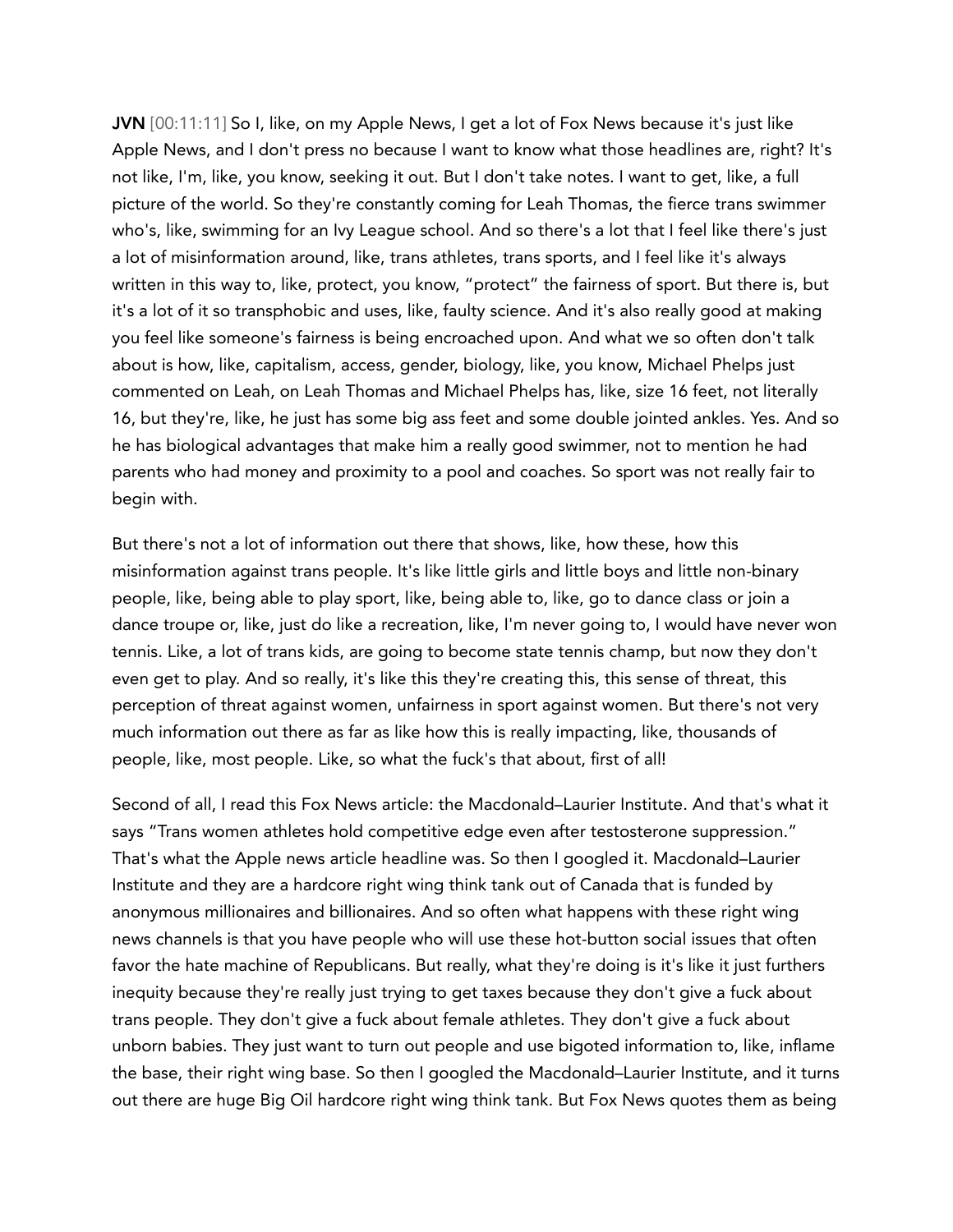scientists, doing science, work on hormones and how hormones affect trans people. So, ew! So how do we all? So am I just like basically like a hardcore bitch who's like knows how to like, expose? Am I also a misinformation expert? Or is that not that cool that I Googled them?

NADIA BRASHIER [00:14:43] Maybe! I don't know what I am hearing throughout this conversation. Is you reminding yourself that heavily emotional information might be false, reminding yourself to fact check things right? So I don't think that's typical, so that's good.

JVN [00:15:00] And?! Also I'm not an expert on information, so but keep Googling the people who are the sources..

NADIA BRASHIER [00:15:06] Keep doing what you're doing by all means because you're doing a lot of the things that we're trying to train people to do. So what, what you were describing with the think tank, this is actually a really old strategy. So fake experts, right, like tobacco companies used fake experts to sort of deny the health consequences of smoking. Right? And so this is actually a pattern and something that we can teach people. So there's this idea of inoculation. It sort of draws a parallel to getting a vaccine. And so the idea is that you initially expose people to weak versions of misinformation and you teach them about the kinds of strategies that people might be using, that bad actors might be using. So then you can be on the lookout for them so we can teach people, "Is that an expert or is that a fake expert?" Right? Don't just take take people at their word to don't take it at face value that that is a scientist, for example. Yeah. And I mean, and broadly, that's a strategy that we can use and teaching people what our common disinformation strategy is: like bots just publishing tons and tons of false things. They're not actually people, right? How often do people actually click on the Twitter account and check for signs that this might not actually be a human?

JVN [00:16:30] How do we check for signs that a Twitter account might not be human!

NADIA BRASHIER [00:16:34] So a lot of these bots tweet at just, like, a ridiculous rate. So many tweets, right? Maybe they don't have a picture or they have a weird picture or things in the bio seem contradictory, like different identity hashtags that actually seem contradictory. Maybe they have no followers, things like that, right? And so that's like a general strategy. Instead of debunking this one specific headline, right, that turns out to be false, giving people a sort of toolkit ahead of time.

JVN [00:17:08] So I think the thing when I was thinking about that question is like, what are the types of misinformation that you all are seeing the most of? Is there is I feel like I see a lot around trans issues, but maybe that's because I am non-binary. And so I feel like it's affecting my, like, trans and non-binary like siblings more. So I'm just very like, I'm I think maybe I'm like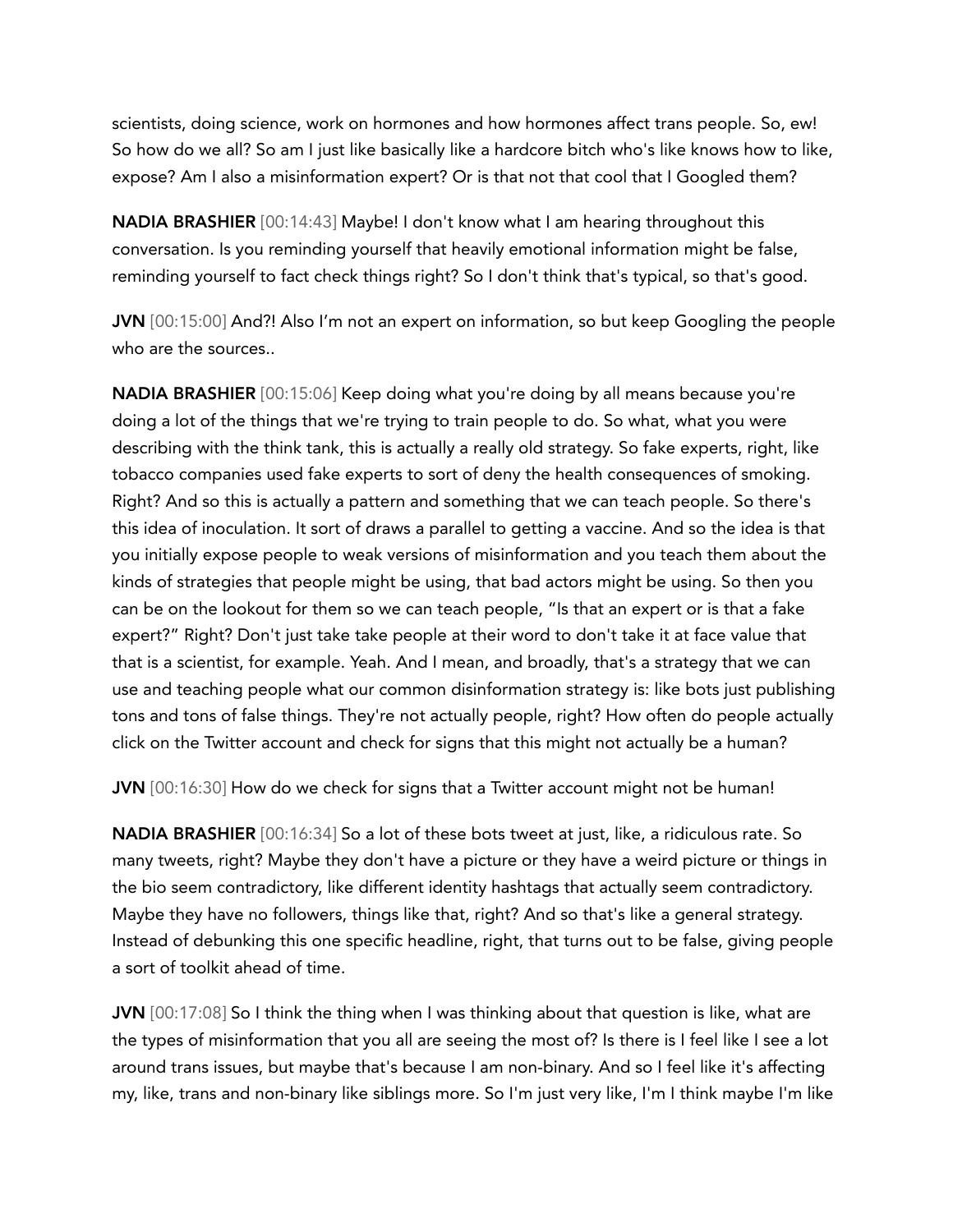looking for it more. But what types? What areas of misinformation are you seeing a lot of right now?

NADIA BRASHIER [00:17:37] I mean, right now, the obvious ones are misinformation around COVID. We're still seeing misinformation around the integrity of the 2020 election, which will probably cause problems going into 2024, right. So those are, I mean, just tons of false content there, and people repeating themselves on those topics. I think there is this intense focus, both research and policy-wise and you know, from the public's perspective on blatantly false information, so blatant fake news. And that's really just like the most flagrant example of misinformation, right? And a lot of ways that's really the tip of the iceberg. There's a lot more hyperpartisan news, and that's really what Fox News deals in. So they're not describing events that never happened. They are describing events that occurred, but with a really strong partisan bias, right? And we see this on both sides, more on the right, but on the left and the right. And so that's something to keep in mind.

JVN [00:18:39] So how do we, what, what factors inform how we process a news story? Is it, like, information type or information source?

NADIA BRASHIER [00:18:48] So one unfortunate thing is that if we're talking about a social media context, people are very rarely actually clicking on the story. So some data suggests that as many as fifty nine percent of the links shared on Twitter aren't clicked on first, and headlines themselves can be even more inflammatory, even more biased, even less true than the body of the article. And when we're not clicking on the link, we're kind of missing this opportunity to see if this is a sketchy website as well. Because I spend a lot of time on these sites trolling for news stories. And it's, you know, it looks like a 12 year old made some of these websites, right? So that's a missed opportunity to spot shoddy website design. And so people are just left with this headline that's designed to incite shares, to incite likes, right, and to get engagement. So that's one unfortunate thing. We also know that people often overlook or confuse or forget the publisher or the source of information, which is concerning, right? Because that's another valid cue for whether or not you should believe claims around you. And so even some interventions, like making the publisher really obvious with, like, a big logo banner, it doesn't decrease belief in fake news. It doesn't increase belief in factual news, right? And often when we're asking people to make judgments about news, they're disregarding the quality of the outlet and instead they're going based off of whether the headline seems plausible to them.

JVN [00:20:22] One thing that is striking me is that, like in my inception story, in this episode, it was that little bit of Fox News from the hotel room, but there's a difference between like. Or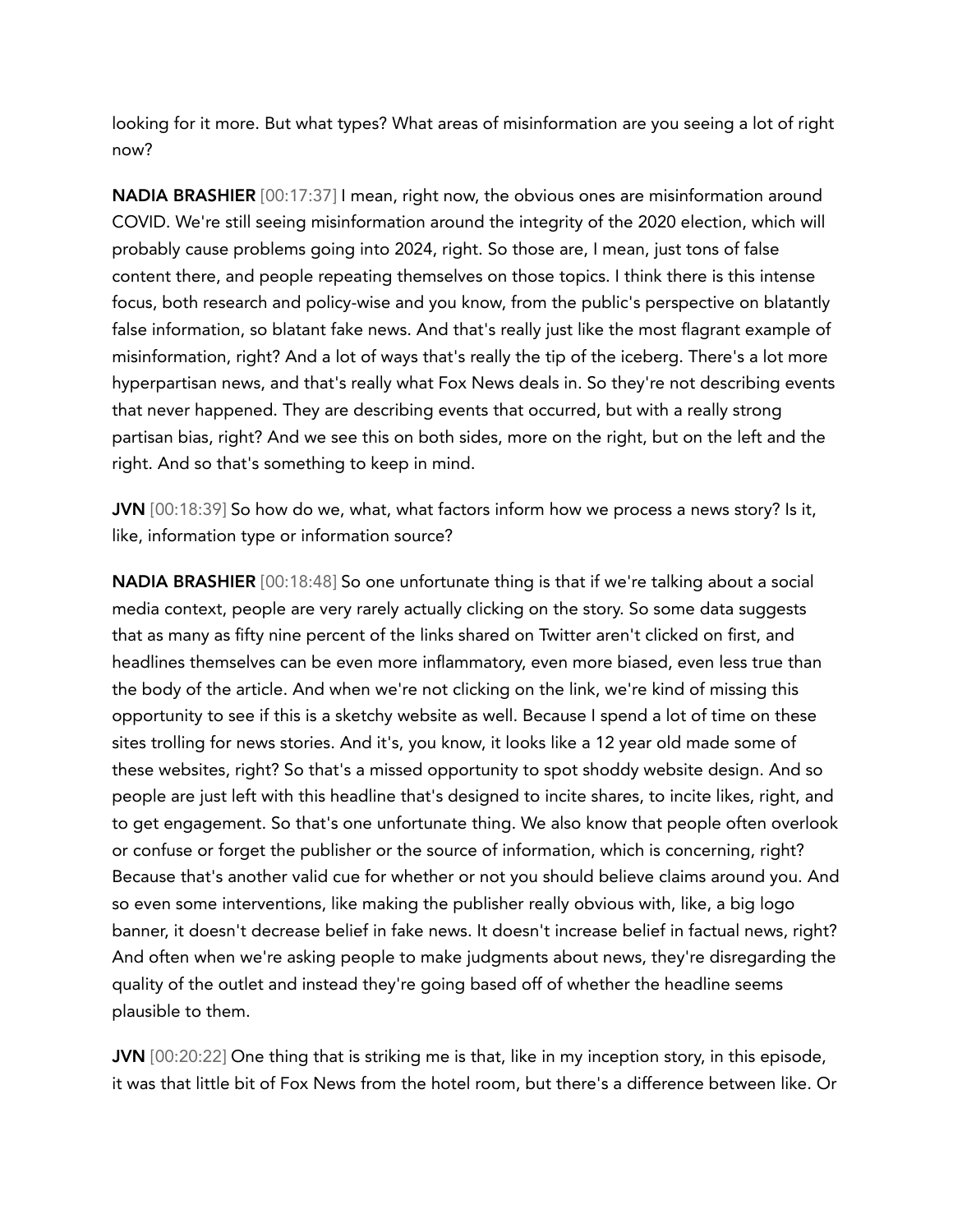is there a difference in how we take on information from, like, a TV source versus a written source? Because for me, right off the bat, it feels. Well, I was going to say that it feels easier to vet a written story because I can, like, turn around and Google it a little bit quicker, but it's like if you're holding a phone while you're watching Fox News, you can, like, Google the guest, you can look at the guest's Twitter. So what are the psychological differences and how we take in different mediums of information?

NADIA BRASHIER [00:20:58] Yeah, this is a great question and one that people are really worried about deepfakes, for example, right now. So deepfakes are created with artificial intelligence, and they depict events that never happened. So a politician giving a speech that they never actually made, for example, and those can be pictures or videos. So the government, the federal government, is very worried about those. We're, we're worried about those. It does seem like it doesn't matter whether misinformation is text based or visual. So people are coming away with false beliefs regardless. So that's interesting. I think that's counterintuitive for a lot of people who would think that the visual form would be more compelling or persuasive. Which isn't to say that deepfakes aren't a concern. They absolutely are. They typically, though, aren't the only, the thrust of that entire misinformation campaign, right? They accompany text or they accompany other kinds of media. I do think one thing about watching Fox News that can be challenging is that they don't really distinguish between opinion shows and news shows. And in general, people are bad at telling the difference between opinions and facts. So that network in particular, I think, poses that challenge to viewers.

JVN [00:22:15] You know, another thing that's happening around misinformation in the 2020 election that I think is really striking, and I think that Donald Trump has really been frankly genius at. What I'm noticing from the election is, is that he keeps saying, like, "It was a very, very bad thing that happened in 2020, and we should never let it happen again." So he's not saying necessarily, like, that they're, like, but so he but he just says that over and over, "It was a very bad thing, what happened in 2020, we should never let that happen again. Our rights are being trampled. Our,"you know, and he says these things too, over and over and over. And it's almost like it's getting worse. Like, he's, I feel like he's regressing in some of the misinformation around the 2020 election is even regressing as far as like, "It was stolen! It was, like," it's like there was a moment where people were like, "OK." And then it was, like, "No, like, we didn't lose. They lost. And this has been stolen." So what is the idea around just constant repetition of opinion? And how that makes people confused?

NADIA BRASHIER [00:23:19] Yeah, you're picking up on a strategy that politicians and advertisers have known about for a long time, and that's that repeating information makes it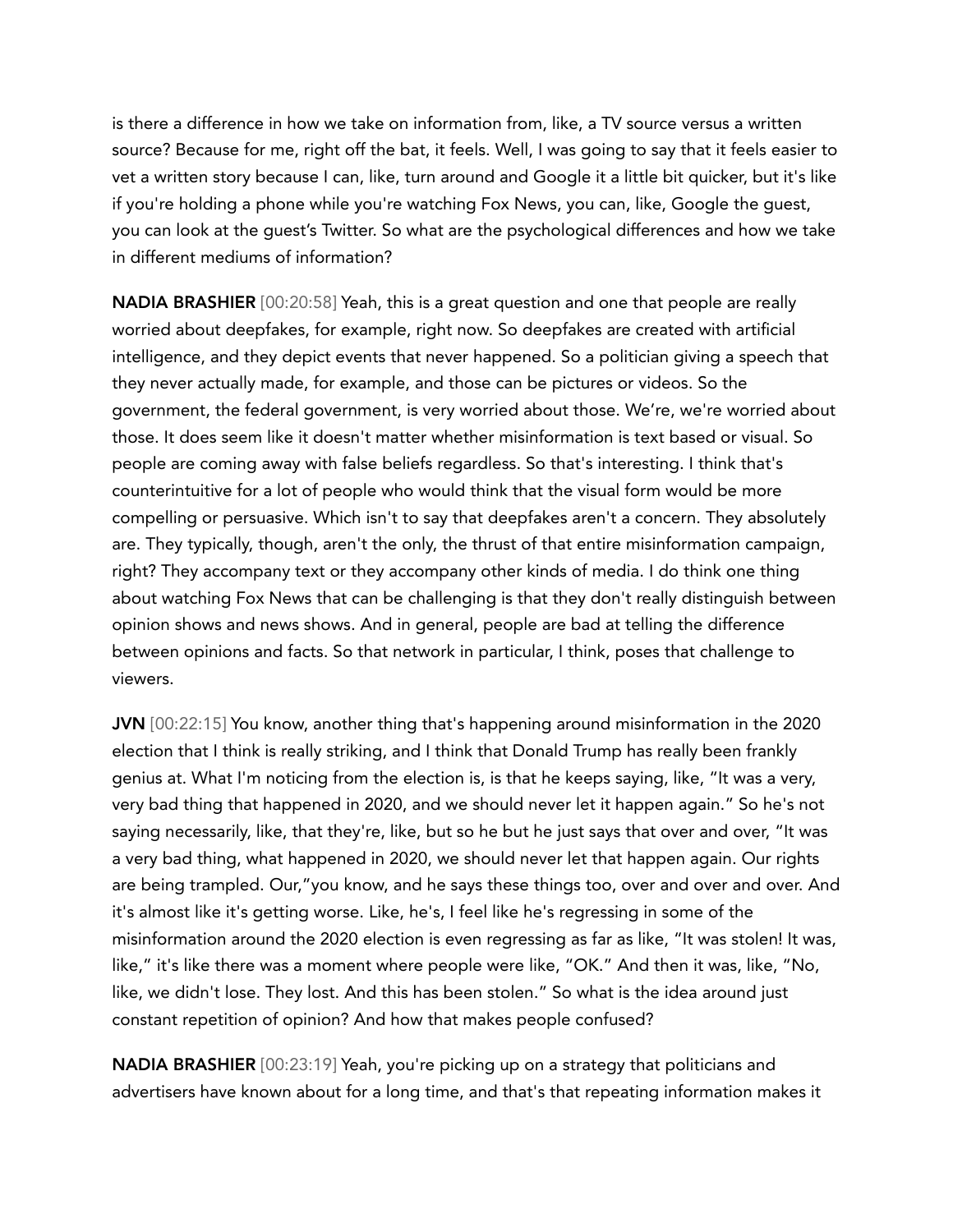seem true. We call that the illusory truth effect as scientists. And it's really insidious. So it happens to smart people for claims that we know come from unreliable sources when we're getting contradictory advice from someone that we can trust. And even when we know better, if I repeat contradictions of something that is very well learned for you over the course of those exposures, you might be swayed. So I can repeat something like, "The fastest land animal is the leopard." And even though you have stored somewhere that it's actually cheetah with multiple exposures that'll still seem truer, right? And I think there's this really wild finding where repeating quotes made by Donald Trump influenced Democrats who should be motivated to reject those statements. What we think is happening is that the more times you hear information, the easier it is to process. And so we infer that that ease of processing means it's true. And so there is this brain region, it's called the parietal cortex, and that's the region that we see that's active when information is repeated to you.

And so it's just this really basic feature of how our brains work. And it turns out, like, in a lot of situations, it makes sense to infer that things we've heard multiple times are true. Right? There's only one true version of a claim. Most of the time and an infinite number of ways, you could falsify it, right? Think of, like, "The capital of France is Paris," right? Only one true version we could falsify in a bunch of different ways. We could say, "The capital of France is Madrid," we could say, "The capital of France is Tokyo." Right. So over time, we learned that things we hear multiple times tend to be true, and misinformation is just hijacking what is really an adaptive heuristic a lot of the time. So an adaptive shortcut that saves us time and energy. And so it's it's really concerning is that even one additional exposure to a fake headline like, "Mike Pence says that gay conversion therapy saved his marriage," something that sounds truly outlandish. Even one exposure to that headline makes it seem more truthful later.

## JVN [00:25:49] Was that a headline?

NADIA BRASHIER [00:25:49] Yeah. Fake headline.

JVN [00:26:52] Interest. Sometimes, when I'll start talking about, like, issues that are close to me, whether it's, like, LGBTQIA+ liberation, women's rights, you know, political beliefs, sometimes I'll think, like, I feel like the things I said first aren't political beliefs. I feel like those are human rights issues. But then, like, health care, law enforcement and the need to reform it, et cetera, sometimes I think, like, "Well, wait, like, you know, we say that we shouldn't take people's opinion from the internet. And then here I am with like five point however many million followers and I'm talking about my opinion, you know, like, constantly." And I even said it today on my stories. But it's the thing I did on my stories today is about, like, how we've had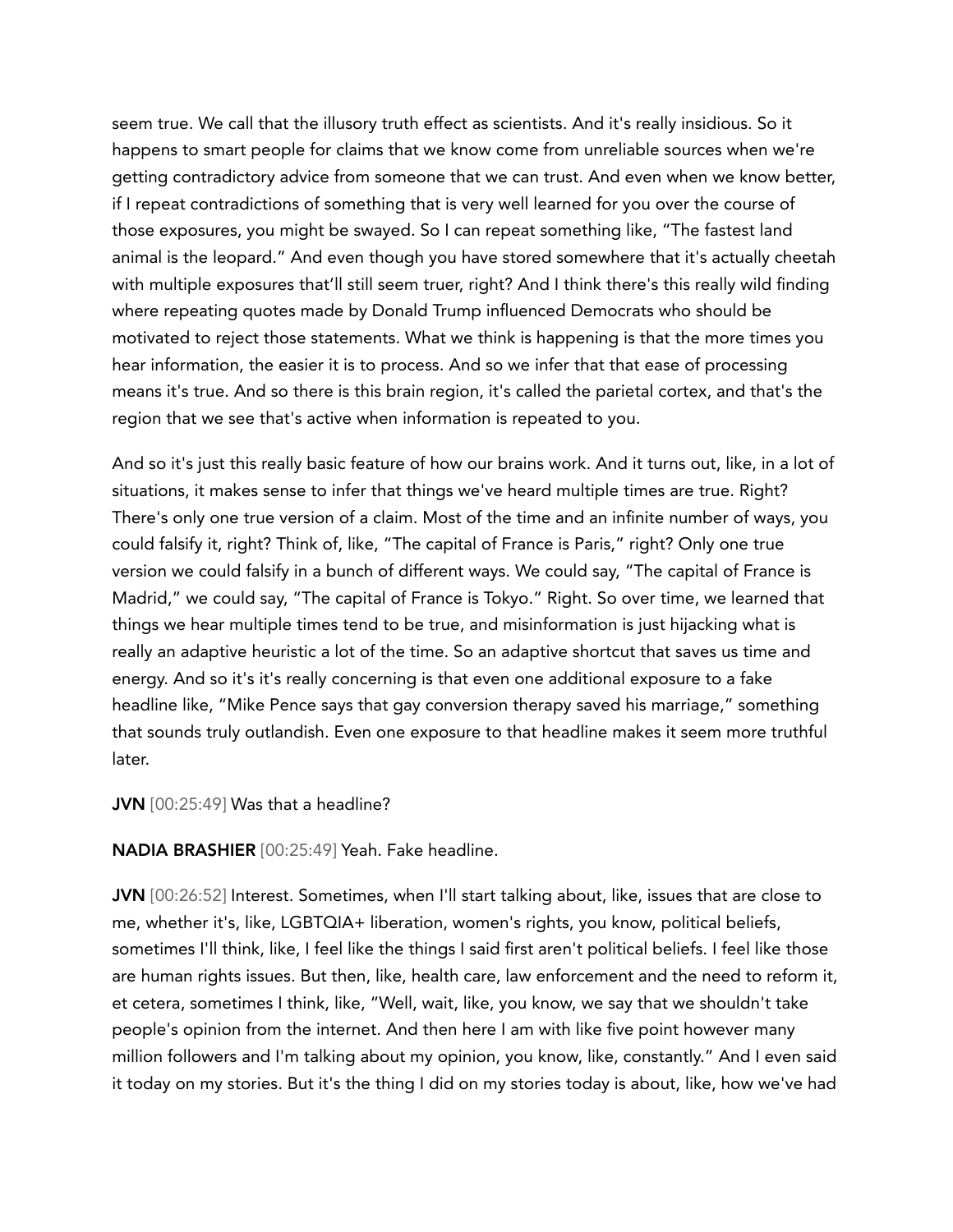this abortion ban in Texas that, like, you know, authoritizes civilians to turn in doctors or people who they think have had an abortion after six weeks. And then it, like, allows them to sue people. And that's what this and that's why we don't have abortion providers in Texas. It's like this whole thing.

So that is factual, but it is my opinion. But how do we get people to see the truth if you know the truth from opinion, but it's like, I just feel like people who are engaging in this hardcore misinformation, they're like, but you still you still like they just say you do. You know what I mean? They're like, "You have your opinions and you have your beliefs," but I'm like, God, but they're from fact. And then they're, like, "Well, ours are, too." But how do you fucking deal with people that are fucking brainwashed? But then they call me brainwashed!

**NADIA BRASHIER** [00:27:26] Right, yeah, so we call that naive realism where we believe that we see the world objectively and that members of the opposing party are uninformed, irrational, biased and in, like, extreme cases when we're considering conspiracy theories, anyone who disputes the claim is seen as part of the conspiracy. Right? That's why conspiracy theories are closed loops. And so it is really difficult to challenge people's opinions if they view you as being an outgroup member or someone who. Is just paying lip service to the government who's fooling them, right?

JVN [00:28:04] But then the other thing that I feel like I want people to understand is that like, I can attest to this attention feels good. Period. Attention feels really good. And for me, if I do say something fucked up or if I do something on Twitter that like whatever, like, there's an multiple times where I have like said, like Nicki Minaj lyrics that I like. You know, it's like, we shouldn't be saying this, and the people are, like, "Shut the fuck up!" So there's I stepped out of line multiple times on Twitter, and when I get called out on Twitter in those ways, whether it was something that I did, it was actually like I could have sat with longer or things that were, like, really fucked up and mean and people were just like being really vengeful and hateful to me and like, it really wasn't based in anything that I could have done better. It was just, like, really, you know, people that doesn't feel good. Like for me, right? For provocateurs like, you know, your Joe Rogans or your Candace Owens or those type of people on the right, they like thriving off the attention, whether it comes from someone being angry with them or someone agreeing with them. They are into this attention. They really like it, whether it's negative or positive. Whereas, for me, like, if it's super negative or someone tells me, like, they hope I die of AIDS or whatever, it hurts me and I don't really like it.

But for people that profit off of misinformation like Candace Owens and Joe Rogan, that's what they're profiting off of. So it's like they're trying to make you mad and they're trying to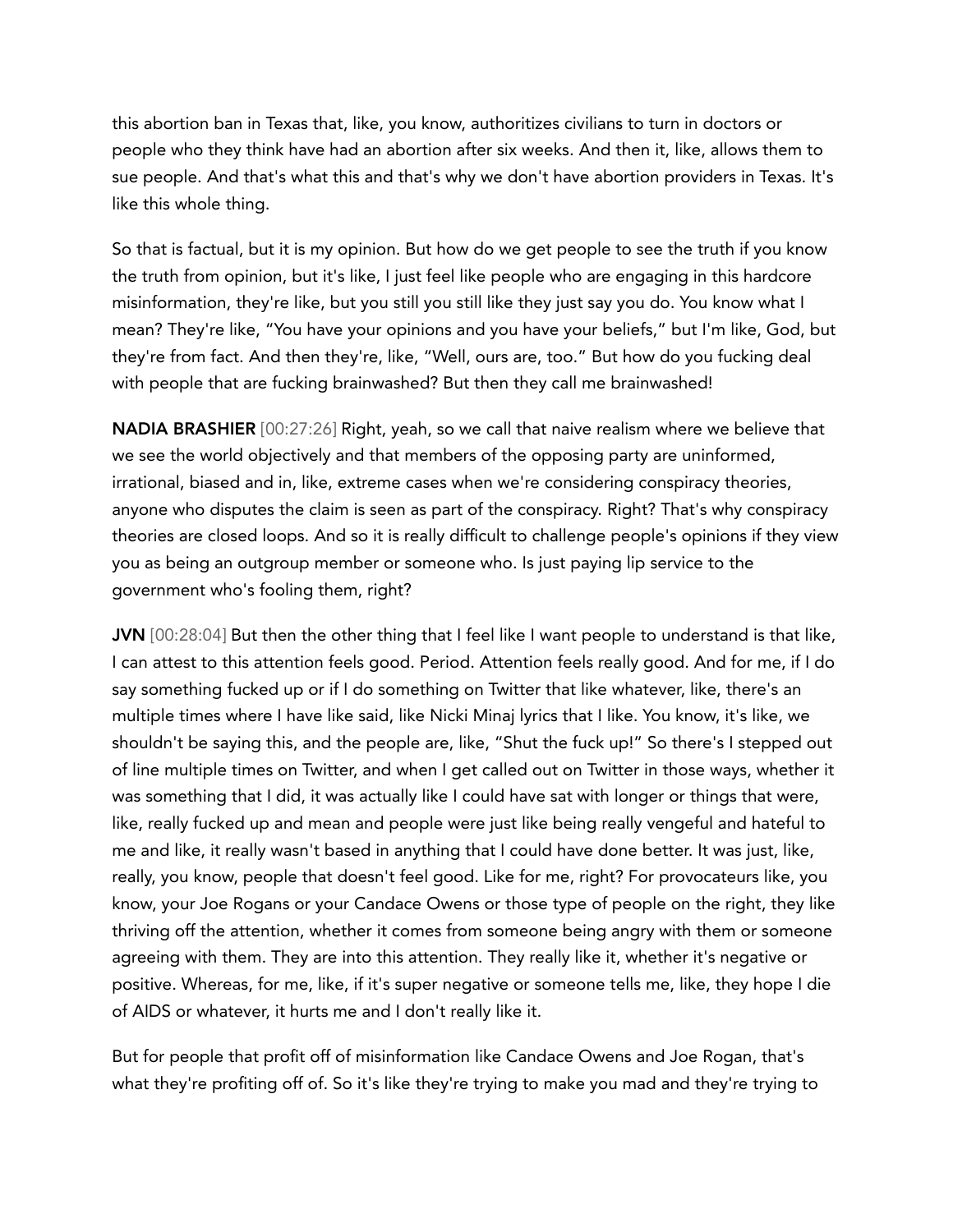fill you with rage because they profit off of that. So anything that's going to drive their bottom line or their interactions or their impressions, and it's kind of this comparison I'm always making that like Taco Bell is tastier than a salad, even though when I make a really good salad home, I'm like, "Oh my God, this is really good." And that to me is, like, what the truth is, you know? But Taco, it's easier to just go to Taco Bell and get some misinformation, and you know that it's easier than it is to, like, seek out truer information. And I hate that Taco Bell is misinformation in that analogy, it sucks, because I do love Taco Bell, but I think a lot of us like to revel in the rage that misinformation-, it gives us a sense of identity and a sense of belonging and a sense of, like, trying to protect or something.

NADIA BRASHIER [00:30:06] Yeah. First of all, how are you going to do my Baja Blast like that? [CROSSTALK] We'll forgive it. Yeah, I mean, partisanship definitely satisfies needs for belonging, needs for status, right? And so there's this concern that people are going around and engaging in motivated reasoning or processing information in line with their prior beliefs, specifically their political beliefs. And so it's definitely true that overall, Republicans believe more right-leaning headlines. Democrats believe more left-leaning headlines. But when you, when you look at discernment, so the ability to tell true from false information, it is the case that it's lazy thinking that's often the issue. So we measure something called analytic thinking. So we ask people questions, like, "Imagine you're running a race and you pass the person in second place, what place are you in?"

A lot of people will jump to say first place. There's this intuitive, wrong answer. The answer is actually second place. And so people who are good at taking a pass and answering these questions correctly, so analytic thinkers, they're better at discerning true from false headlines, even when those are headlines that suit their beliefs that fit their political ideology. And so politics definitely matter. But so does slowing down, pausing, taking a moment. But like the analogy made earlier, you know, that takes, that takes energy. That's not the Taco Bell approach, that's the making salad at home approach. So, yeah, people's politics and, and confirmation bias and seeking out specific kinds of information processing information in a specific direction can matter. But that's not the case that we're doomed. Right. And a lot of the time, what we just need to do is encourage more analytic thinking.

JVN [00:32:12] So how do we decide if something's true or false, then? Like, anyone, like, how does any one person decide that what they think is the truth?

NADIA BRASHIER [00:32:24] Yeah. So for better or worse, a lot of the time people are leaning on these heuristics or these shortcuts. Right. So people aren't necessarily maybe they aren't even thinking about accuracy to begin with. Let's say that they are thinking about accuracy.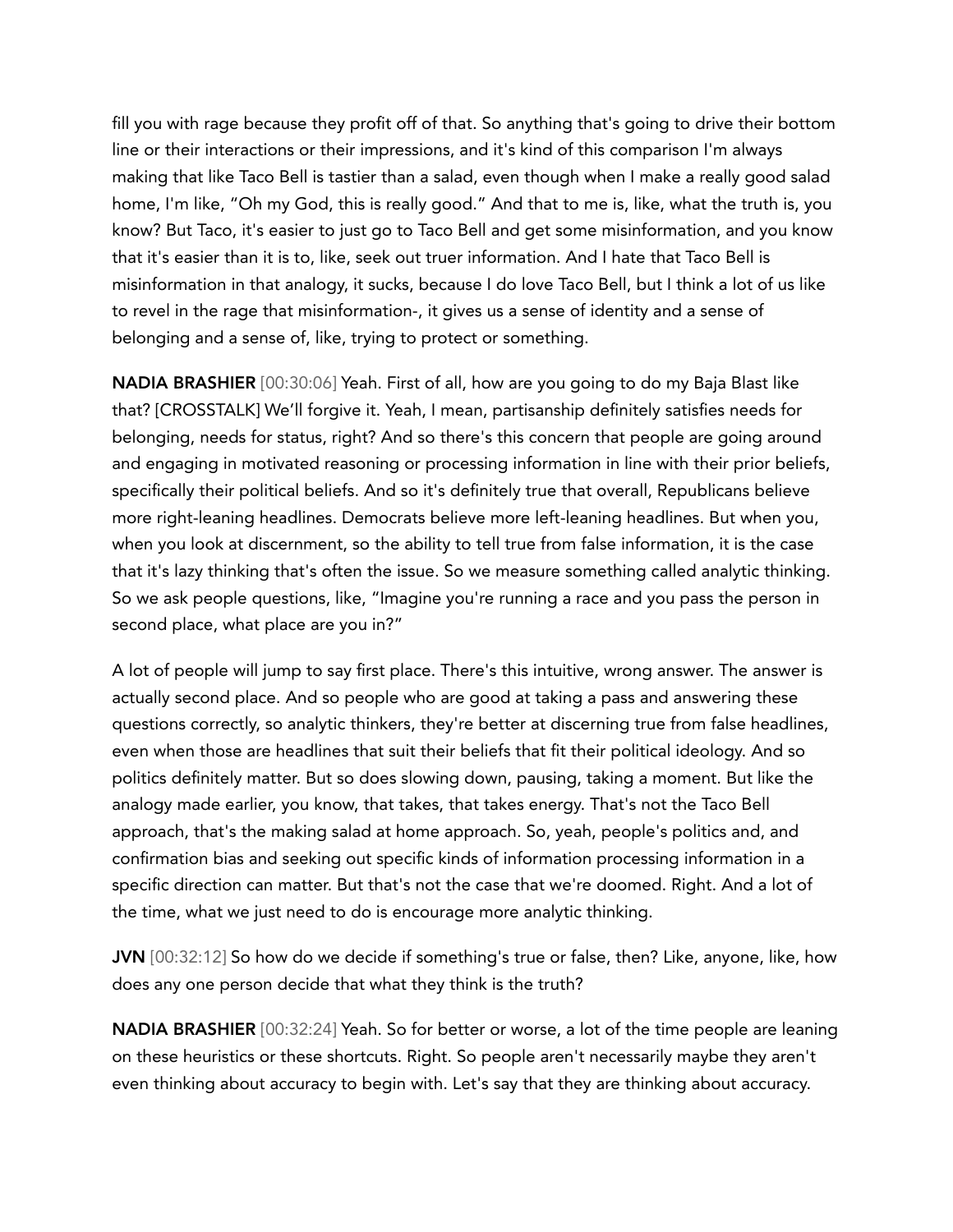They're relying on things like repetition and that feeling of ease. They're relying on their own affect. So there's some data showing that when people rely on their emotions, they're more likely to accept fake news. It makes sense, there's a lot of misinformation that directly appeals to our emotions. You've brought up some examples. Think of the claim that Donald Trump sent his plane to transport 200 stranded marines, right? That hits you in the feels. And so if you are just going off of your emotions, you might not be as discerning and less able to sort the true from the false.

JVN [00:33:11] Was that a really big story in, like, right-wing news sites? That wasn't true?

NADIA BRASHIER [00:33:15] Yeah. Yeah, it didn't turn out to be true.

JVN [00:33:17] My friend's grandparents are, like, obsessed with Fox News, and it's all they watch and like every time we go to New York City, they're, like, "Be careful. It's, like, lawless and anarchy over there." And, like, it's, and we're, like, "LOL, it's really…" I mean, bad things happen all over the country. Like, bad things happen in every city, like, people get killed, people go missing, people get attacked. Everywhere, like everywhere, like literally big, small cities everywhere, it's happening. But they really, like, charge big cities of being these, like, lawless, crazy, fucked up places. And so what, what are examples of misinformation that we see on TV and online? I think I just gave one. And how do these stories seem true at first?

NADIA BRASHIER [00:34:03] Yeah. Well, like I said, I think people aren't thinking about whether they're true or false, right? They might share it without thinking. Maybe it suits their impression of the person involved, right? Maybe they, they don't like Trump or they do like Hillary. Right. A lot of them describe events that honestly sound kind of improbable. Like the example I gave you earlier about Mike Pence attributing the success of his marriage to gay conversion therapy. Like, when you take a step back, that sounds wild. But those kinds of claims do go viral, right?

JVN [00:34:43] But, like, you are seeing right now, like, I mean, there is like that big issue in San Francisco and all over the country with like, you know, shoplifting and, like, people breaking into stores, but people shoplift from little cities and little stores all the time, like, it's an all the time thing. But if it suits a confirmation bias of someone like Fox News to say, "Look, these left-leaning cities, Portland, San Francisco, New York City, Chicago, they're out of control. People are just looting. People are, you know, x y z." It takes certain things that did happen and it blows them out of proportion, puts them out of context, and then also doesn't factor into the story that actually these same things happen all over the place.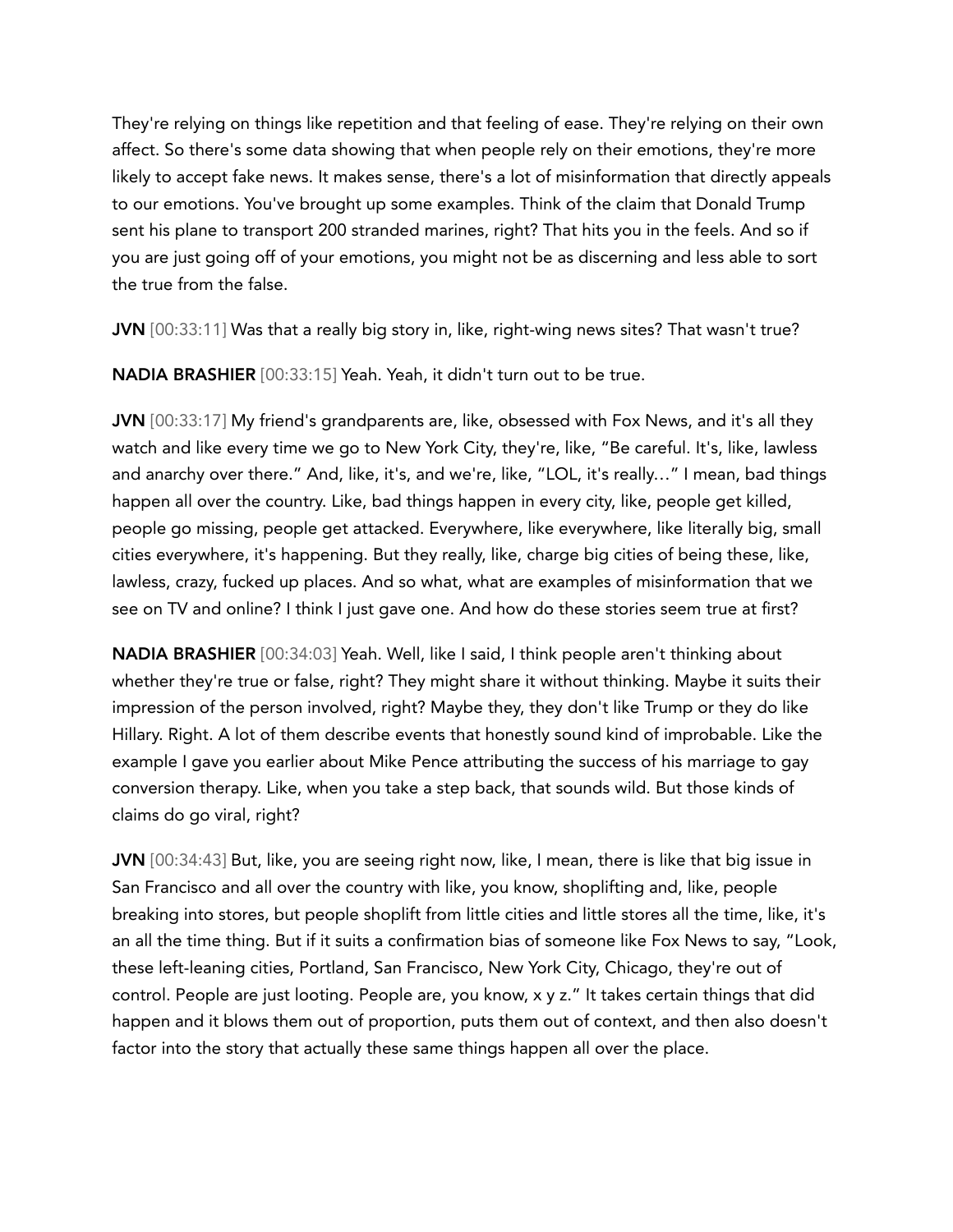NADIA BRASHIER [00:35:23] Right. And I think, sometimes what news media does, is creates the illusion that there is a debate or an issue where there is none. Right, think of immigration. At one point, there was hysteria about people crossing the border illegally. And when you crunched the numbers, the net movement was actually out right. The net movement of undocumented immigrants was out of the country, not in. But both sides debating and engaging on it creates the impression on both sides that this is an issue, and we might just disagree on how to handle it.

JVN [00:36:01] That's actually one big story that we're seeing right now. I'm keen to ask you about is like how we're going to get just killed in midterms, like the left is is going to get killed in midterms. And if history was to be an indicator in 2010 and that midterm election, when we hold the White House, the Senate and the House, the White House, Senate and then the House of Representatives in 2010, we did experience that the biggest loss of electoral seats in state and federal history there was like over a thousand Democratic seats that were lost, according to Sister District, who I interviewed on this podcast. So people are really scared about midterms, and all of the headlines are so, are you, like, "Yeah, that's true we're fucked." Or do you feel like it might be OK?

NADIA BRASHIER [00:36:43] I'm not a political scientist, so I can't make predictions about who's going to win or lose. I just deal in like, what will the misinformation campaigns look like or what kinds of specific things will they traffic? I think we'll probably be seeing a lot of the same, a lot of false claims about COVID and how the government is handling COVID and vaccination. Things about, you know, the outcome of the last election.

JVN [00:37:10] But also I feel like trans issues on FOX and reproductive issues like abortion rights, access, access to abortion, the villainization of abortion and then the villain is a silly trans athletes. I feel like it's really hot on misinformation or on, like, these, like, social hot button issues are really I just see them so much. Do you see that, too?

NADIA BRASHIER [00:37:33] Yeah, CRT, abortion and reproductive rights, which I'm seeing commentary that it feels like a regression in some ways that these issues are popping back up and inflaming people again. I think that implies it wasn't an issue a year or two ago, which I'm not sure is true. But we're definitely seeing–

JVN [00:37:55] Oh, it's every year, it's every year, it's every midterm. It's every, every election cycle. I feel like those issues come up because it inflames the right, the base of the right and like law enforcement like that, really inflames the right wing base. [CROSSTALK] So when we're dealing with someone like my friend's grandparents or a family member or a loved one who's really entrenched in misinformation, how do we talk to them about the risks because of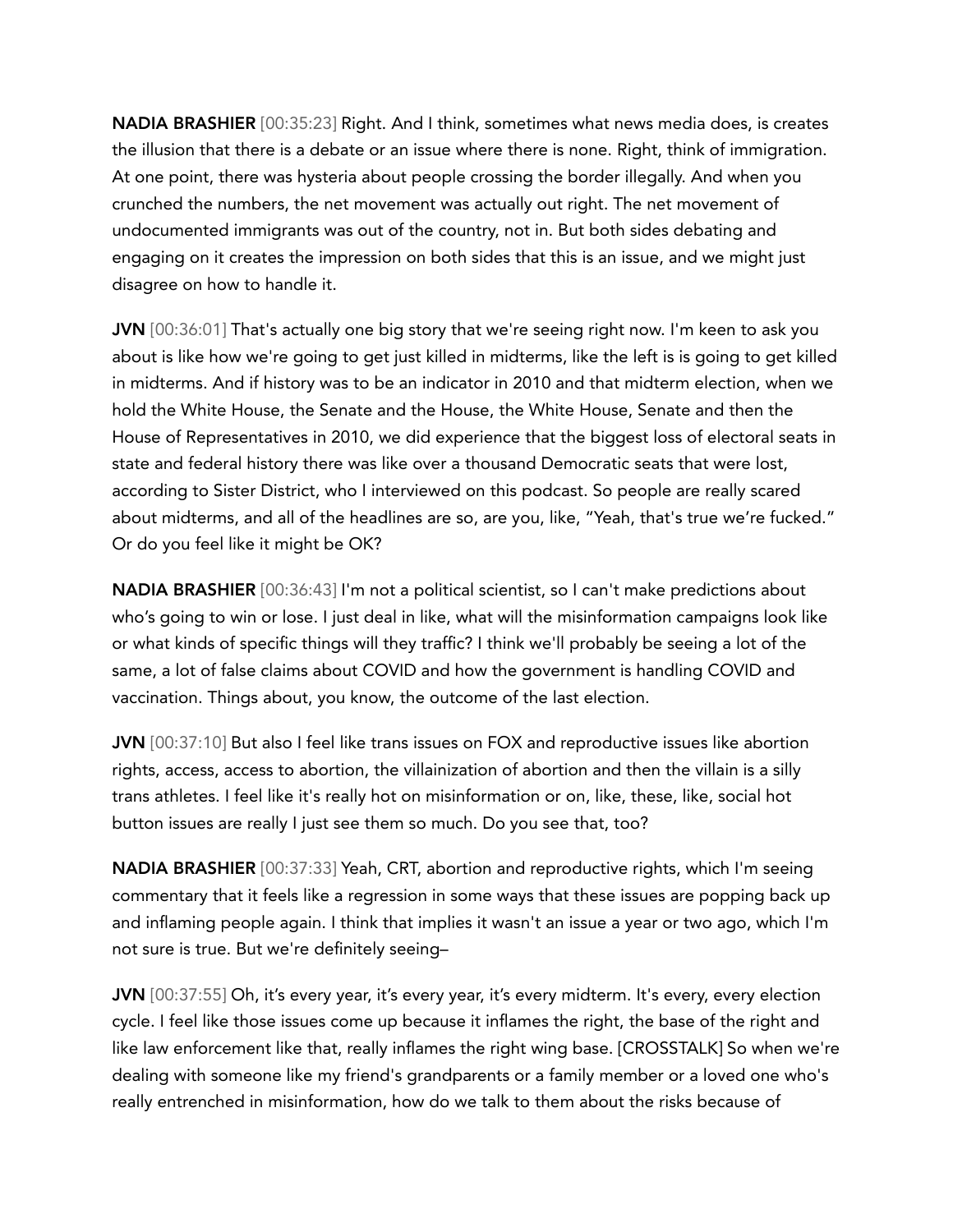sustained exposure to fake news? Is there any way that we can change the narrative with a loved one? Is it something you just have to like? Let them go into the quicksand of the abyss and hope they get out some day? And obviously, you know, there's a little bit of a difference between, like, thinking that Trump is really JFK Jr. and that, you know, that whole thing. I feel like hopefully there is a little bit of a differentiation between like a full on QAnon person and then like a Fox News obsessed person, like hopefully that introspection is that becoming like or like those I can like the overlapping circle graph, like, hopefully that isn't becoming like one. But I think it's moving closer. Is there any hope for people that have been completely brainwashed by misinformation?

NADIA BRASHIER [00:39:08] So on the one hand, it is extremely challenging to counter false beliefs. And again, this is because of the way our brains work. So even if corrective messages convince people initially and that's a big "if," misconceptions creep back in over time, and that's because myths or falsehoods are never erased. Brain data suggests that we're retaining both that original piece of misinformation and the correction and the correction might fade from memory faster. And then you're just left with whatever that false belief was originally. So we call that the continued influence effect where you've been explicitly corrected, there's been a debunking message, but we're still seeing this influence of false information on your beliefs, your judgments. And so it is a very tricky problem. Some things that can be helpful are making sure to replace those false beliefs with correct ones. So not just saying no, that's wrong. What is the alternative? What is the correct information? More detail?

There's mixed evidence on whether detail is helpful, but it can't hurt to be more detailed in your explanation. Again, showing compassion and not making it to the extent that you can, right? That's hard. That's hard for me. But I like to share the Olive Garden story or story of something that I fell for. That was false, right? And I think I mentioned teaching people strategies, teaching people tips to spot fake news so that it's less of an emphasis on this one headline that they believe. So you want to encourage people to do things like read the art-, click the link and read the article, Facebook has offered users 10 tips to spot fake news, and in some empirical studies, that actually makes people more discerning a couple of weeks later.

So things like look closely at the URL because often those URLs look like credible news sites, they might be just one letter off. Or advice like consider the photos: are they out of context? Or maybe from a totally other event that are meant to increase belief in the text that's accompanying it? We talked about bots, and teaching people what those are and that foreign actors are using those to sow discord. So teach a man to fish, right? With those kind of general tips. And for the specific ones, yeah, just repeating the true information because we can harness the power of repetition, which politicians are using for evil. We can use that for good.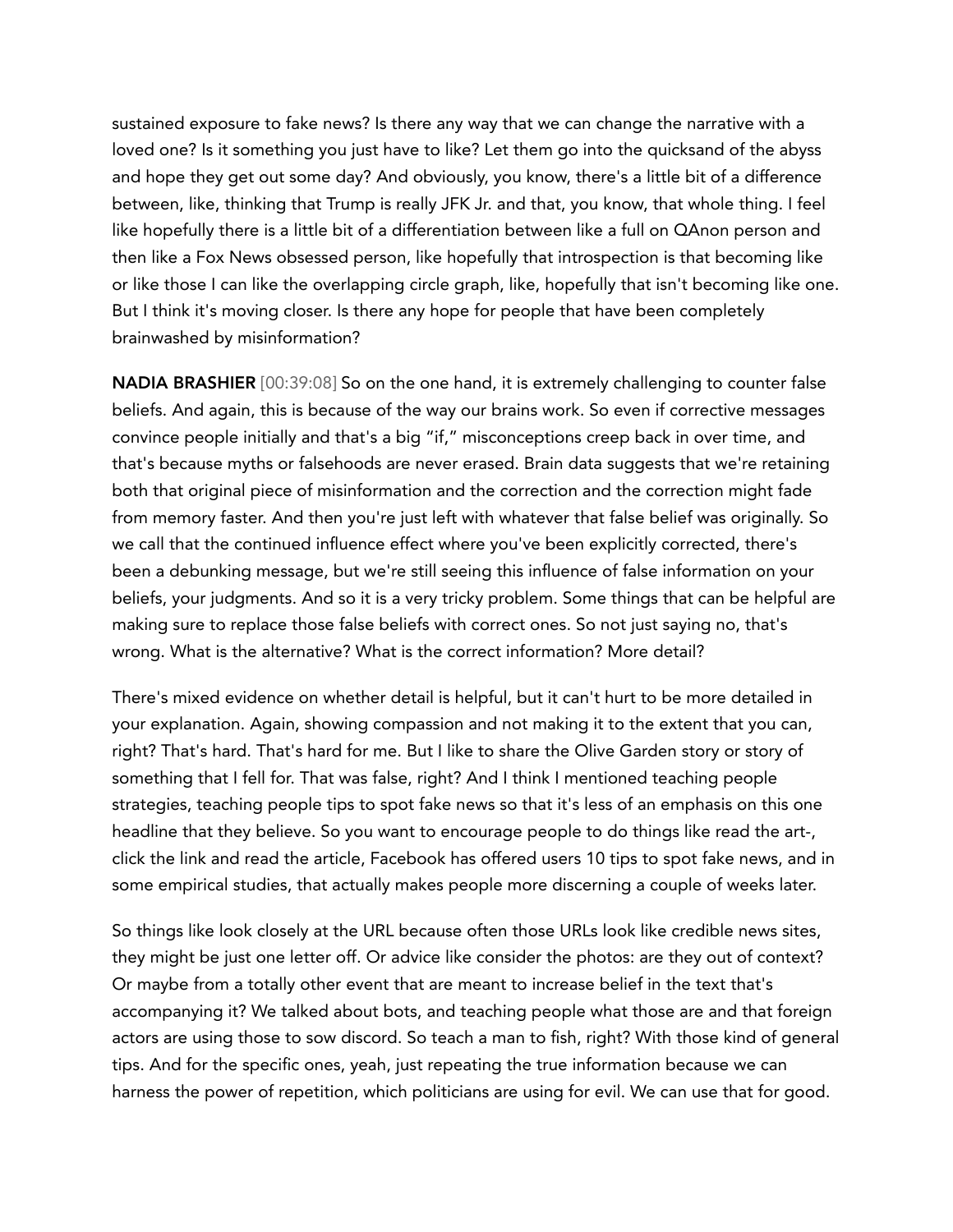So there are studies showing that repeating accurate information about COVID increases belief in those accurate pieces of information. So repeat yourself verbatim, replace false beliefs, and be detailed.

JVN [00:42:06] Yes, Queen. OK, obsessed with that. I really hope that you watch Getting Curious on Netflix. It's already out, so if you haven't seen it, give it a watch.

NADIA BRASHIER [00:42:15] I absolutely will.

JVN [00:42:17] And then I want a full, like, post-doctoral breakdown of, like, how you know, on point the information is. I don't know what do you charge for that, but let us know. [CROSSTALK] No, I'm just kidding. But I would like for you to watch, I think that you'll like it and have fun. But no, but what's next for your work? What are you going to be focusing on coming into this year? What keeps you up at night?

NADIA BRASHIER [00:42:40] Yeah, so. Deep Fakes keep me up at night. Figuring out the best way to let both young and older people know that media has been manipulated, altered, or is completely fabricated. And just more generally tailoring fact-checking interventions and making them more effective. Of course, fact-checking can't be the only approach, right? There's so much misinformation out there and only so many professional fact checkers. But to the extent that we can make it as effective as possible, I'm working on that and we'll continue working on that. I don't think we've paid enough attention to older users who shared the most fake news ahead of the 2016 election. I think there are a lot of different reasons for that, and they might be the hardest to reach with fact checks. So developing some strategies to for belief change and promoting accurate beliefs for people over 65.

JVN [00:43:38] Mm. So you feel like there's a big issue there? Older people.

NADIA BRASHIER [00:43:44] So they see more misinformation, but they, they share more misinformation by several factors. So it's a huge effect and the effect of age holds even when we control for things like partisanship or overall sharing behavior. So it's not the case that they're just sharing lots of stuff. And I think a lot of the research so far has focused on young adults, which makes sense. But I think that we could do a better job reaching and intervening on the older people who are on social media.

JVN [00:44:16] And then what do you think? Like, what do we all need to know more of about your work just in our day to day that you've set? But just as we start to wind down this episode, what do we really need to integrate into our daily lives around misinformation?